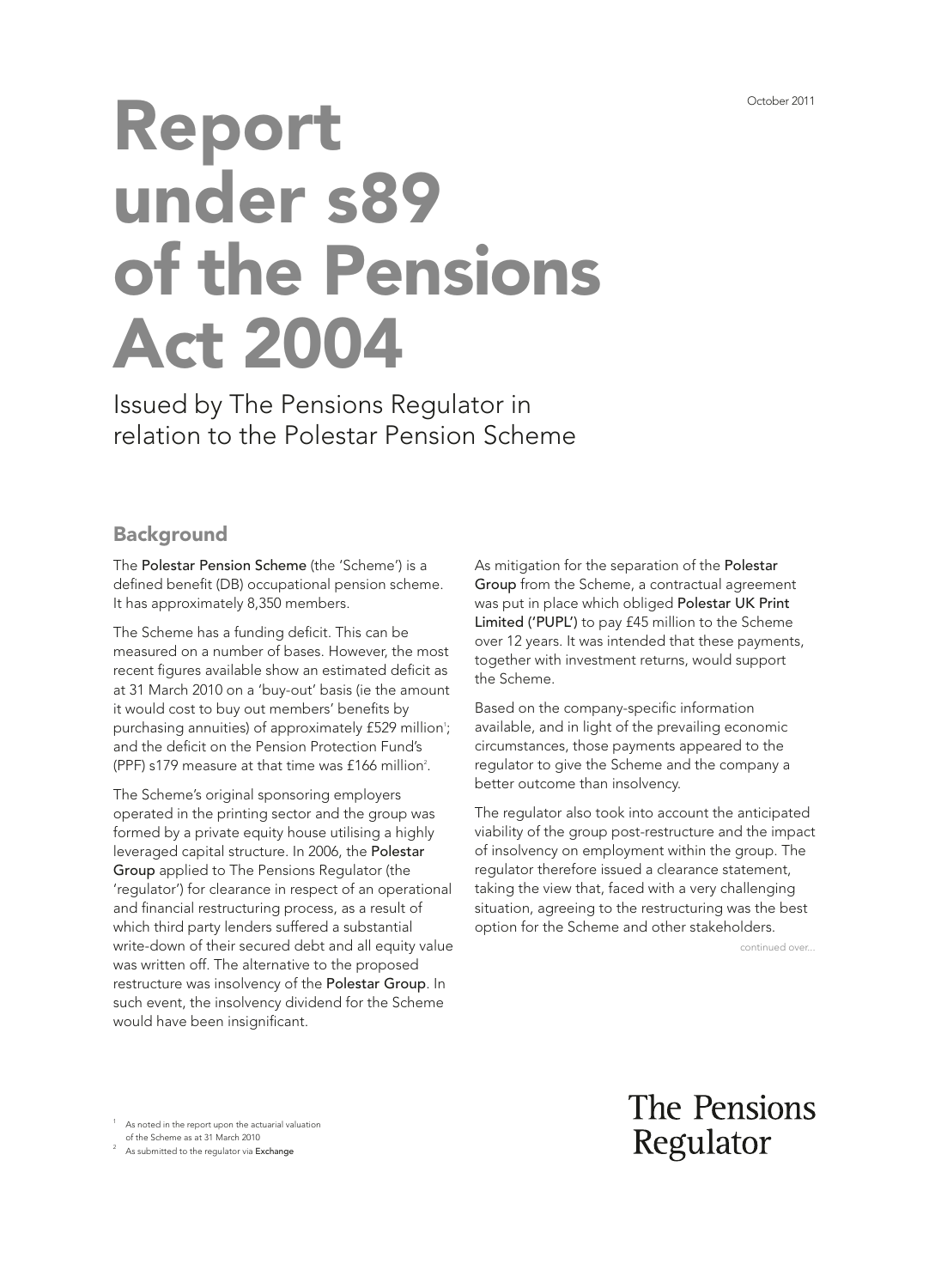#### continued over...

As part of this restructure, all UK companies in the Polestar Group ceased to be participating employers in the Scheme. Print Pensions Limited ('PPL') became the sole sponsoring employer in relation to the Scheme. This company is nonoperating and does not therefore generate any revenues to support the Scheme. Deficit recovery payments were to be made under a contractual arrangement by PUPL to PPL.

Whilst some of the payments were made, in 2010 it became apparent that (in common with other operators in the UK print sector) PUPL was experiencing financial difficulties and as a result some payments were deferred. The Scheme trustee (the 'Trustee') negotiated security for the Scheme in exchange for this deferral, and kept the regulator updated in respect of their actions to secure a positive outcome for the scheme.

PUPL's financial difficulties continued when they were unable to secure refinancing. In the first quarter of 2011, this reached crisis point and the main unsecured creditors were given a choice: creditors could accept a small part of the money owed to them in full and final settlement of their claims (which would allow PUPL to be sold to new owners and continue trading) or PUPL would enter administration, in which case unsecured creditors would receive nothing at all. The Trustee therefore chose the first option.

The Trustee secured a final payment from PUPL of £3.6million. The contractual claim was extinguished as a condition for this final payment being made.

Following settlement of the creditors' claims against PUPL, PUPL's parent company entered administration on 15 April 2011 and PUPL was purchased by Sun Capital.

#### Regulatory action

Following the April 2011 administration, the Trustee provided the regulator with information in relation to the future funding prospects of the Scheme. This included a 40-year recovery plan requiring a substantial degree of investment outperformance to be delivered over that period.

Based on this information, in August 2011, the regulator concluded that full funding of the Scheme over any reasonable period was unlikely. In light of this, the regulator also concluded that continuation of the Scheme would not be in the interests of the generality of the members. Furthermore, in the absence of an employer which could make payments to the Scheme, the PPF was exposed to any increase in the s179 liabilities. In turn, this means that levy payers are likely to be exposed to a growing deficit on the s179 basis.

On 9 September 2011, the regulator wrote to the Trustee outlining its belief that under any reasonable scenario the Scheme could never expect to pay the benefits promised to its membership, and so the Trustee should look to crystallise its position.

#### **Outcome**

The Trustee, having taken appropriate independent professional advice (including that of counsel), agreed with the regulator's position. The regulator believes that the Trustee has acted in a responsible manner in this regard, protecting the interests of the generality of the membership and limiting the PPF's liabilities. Had the Trustee not decided to wind up the Scheme, the regulator planned to exercise its own power to wind up schemes under Section 11 of the Pensions Act 1995.

continued over...